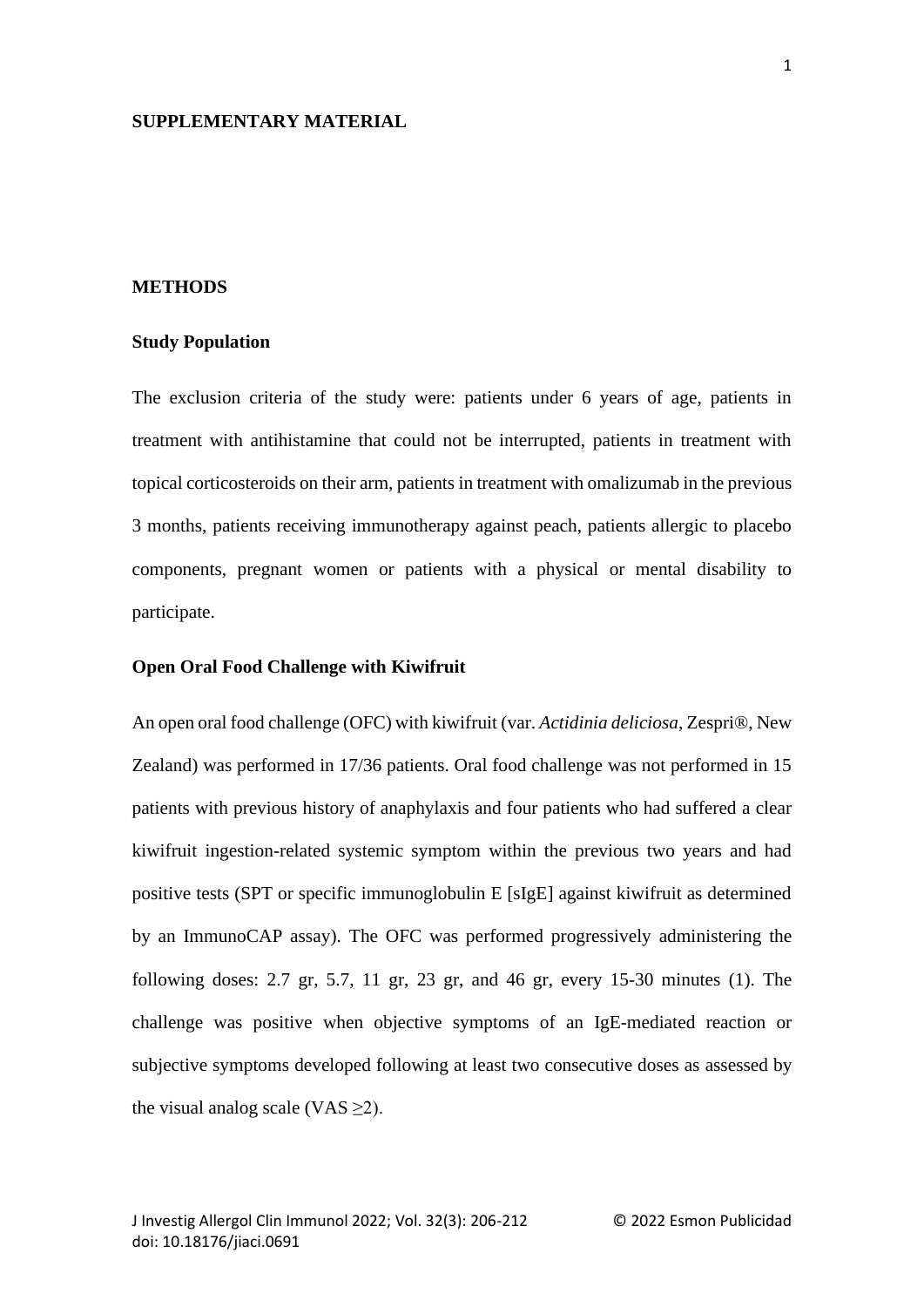### **Skin Prick Test**

Cow milk (Leti) and banana (Leti) used for the SBOFC recipe were evaluated with a SPT in the 36 cases and fresh lemon, chia seeds, and green food coloring (Dr. Oetker, Bielefeld, Germany) were assessed with a p-p test.

#### **Preparation of Homemade Kiwifruit Extracts (Pulp and Seed)**

Briefly, kiwifruit seeds were manually separated from the kiwifruit *(A. deliciosa)* pulp and lyophilized. Powder of the kiwifruit seeds was then suspended in sodium borate buffer, pH 8.0, at a 10% (w/v) ratio and gently stirred for 1 h. After centrifugation at 4 °C, the supernatant was collected, and the pellet was re-extracted twice using the same buffer and under the same conditions. The collected supernatants were lyophilized, and the resulting material was then extracted 3 times with 10% (w/v) acetone to remove the lipid components. The resulting pellets containing the extracted proteins were air desiccated and dissolved in ammonium bicarbonate 0.15 mol/L, pH 8. After centrifugation at 8500 rpm and 4 °C, the supernatants were lyophilized, quantified using the method described by Lowry *et al.* (2), and stored at -20 °C until their use. Pulp kiwifruit extract was prepared as starting material using seedless kiwifruit pulp that was homogenized in 10% (w/v) ammonium bicarbonate (50 mmol/L) and phenylmethylsulphonyl fluoride (1 mmol/L) in a blender. After 1 h of mixing at  $4^{\circ}$ C, the homogenate was centrifuged for 30 minutes at 8500 rpm and 4 °C. The pellet was extracted once again using the same solvent and the supernatants were collected, lyophilized, and stored at -20 °C until their use. The lyophilized protein extracts were resuspended in ammonium bicarbonate 0.15 mol/L, pH 8.0, and quantified using the method described by Lowry *et al*. (2)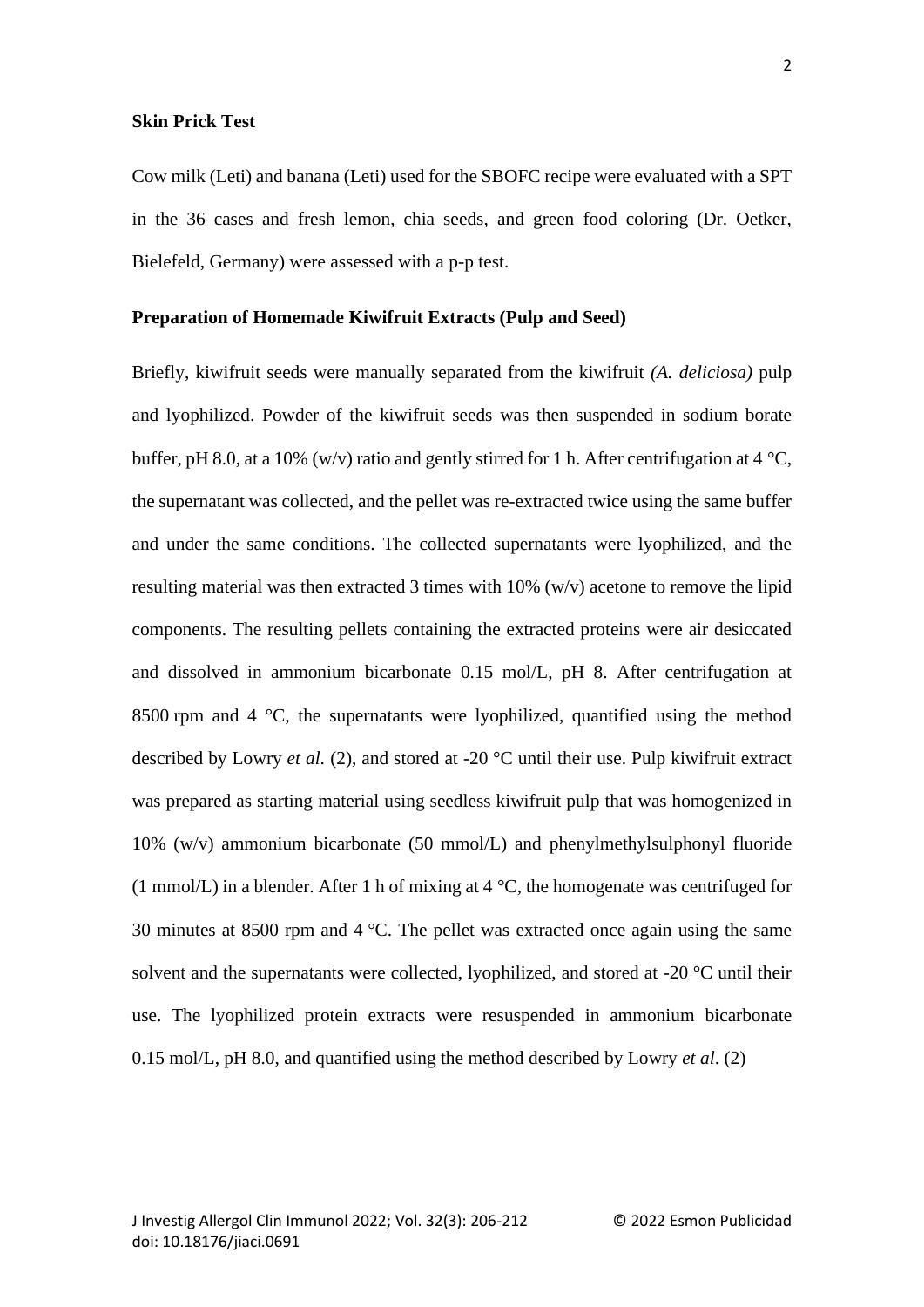### **Simple Blind Oral Food Challenge with Kiwifruit Seeds**

Ingredients used to prepare the active smoothie included natural yogurt, banana, lemon, green food coloring, and the isolated seeds of one whole kiwifruit (approximately 1.2-1.5 g). In the case of the inactive smoothie, chia seeds (0.9 g) were used instead of kiwifruit seeds.

### **Immunoblotting**

Sodium dodecyl sulfate-polyacrylamide gel electrophoresis was performed with kiwifruit seed extract (20 µg/strip) in 17% polyacrylamide gels. Proteins were visualized by means of Coomassie blue staining or, alternatively, transferred to nitrocellulose membranes (Amersham, Piscataway, NJ). The protein concentration was determined using the bicinchoninic acid method (Pierce Chemical, Rockford, Ill). Immunodetection of allergenic proteins was performed with patient sera ( $n = 36$ ) diluted at a ratio of 1:5. The binding of human IgE was detected using anti-human mouse IgE antibodies diluted at a ratio of 1:5000 (ALK-Abello, Hørsholm, Denmark), followed by horseradish peroxidase-labeled goat anti-mouse IgG antibodies diluted at a ratio of 1:5000 (Pierce). The signal was developed with the ECL-Western blotting reagent (Amersham). Sensitization to the kiwifruit storage proteins Act d 12 and Act d 13 corresponded to bands immunodetected at 51 and/or 12 kDa, respectively, in the kiwifruit extract immunoblotting.

### **Enzyme-Linked Immunosorbent Assay (ELISA)**

Allergens Act d 1, Act d 2, and Act d 5 were purified from *Actinidia deliciosa* fruits using the method published by Palacin *et al..*(3) Briefly, polystyrene 96-well microtiter plates (Costar 3590, Corning) were coated with 50 μl of purified Act d 1, Act d 2, or Act d 5 at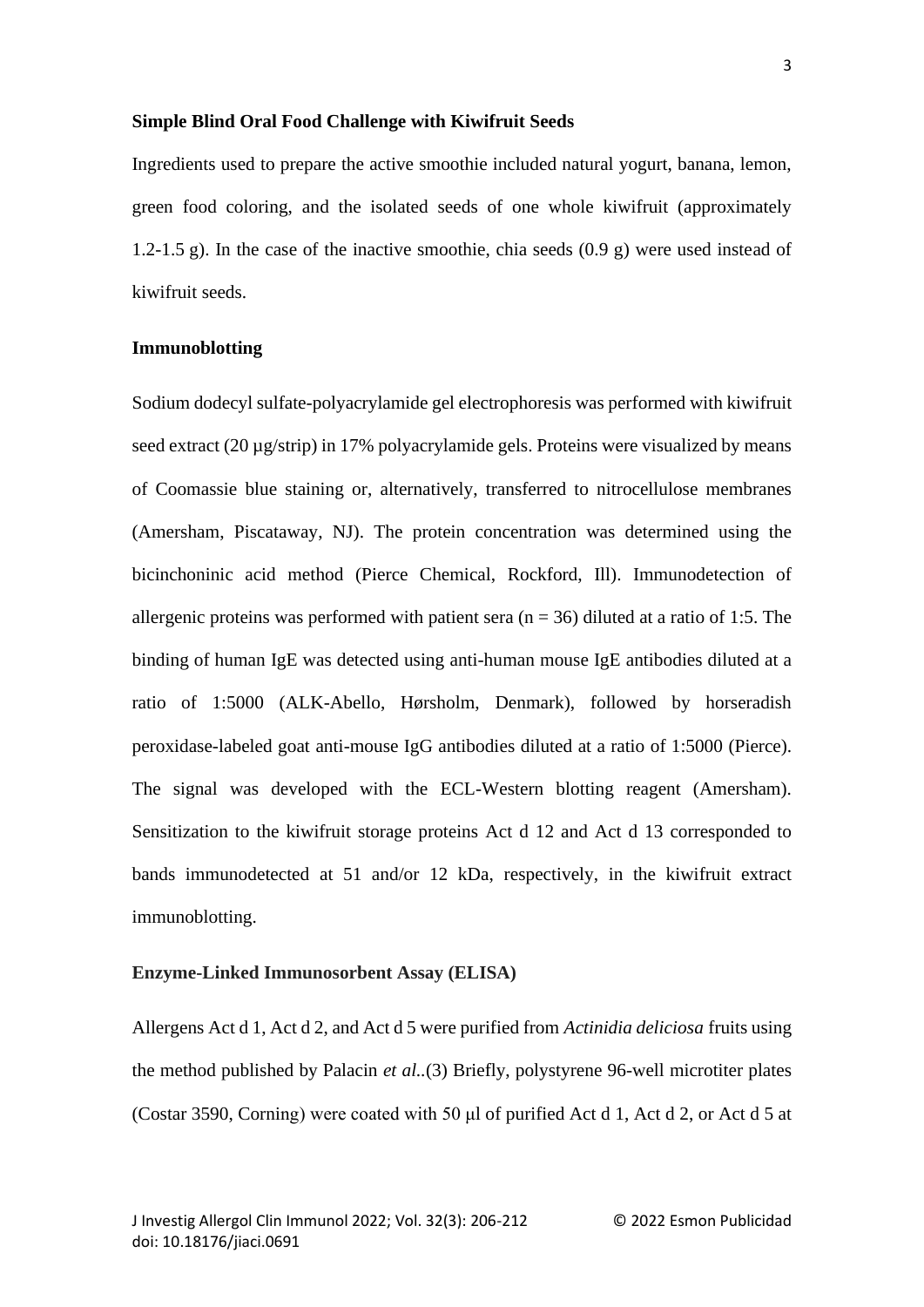a concentration of 5 µg/ml as a solid phase and each individual serum sample at a dilution of 1:6. After washing them with 0.1% phosphate-buffered saline (PBS) with Tween-20, the wells were incubated with a peroxidase-labeled anti-human IgE (FisherScientific; 1:3000 dilution) for 1 hour at 25 °C. The plates were washed again and developed with 50 μl of peroxidase substrate buffer (ThermoScientific). After 30 minutes, the reaction was stopped with 50 μl of 2N HCl, and the optical density was measured at 492 nm. PBS with 1% bovine serum albumin (BSA) was used as a negative control. All assays were performed in triplicate (3,4).

#### **ImmunoCAP Inhibition with Purified Act d 1**

Specific IgE inhibition studies with ImmunoCAP were performed using ImmunoCAP FEIA 250 (Thermofisher Scientific, Uppsala, Sweden). Sera from patients showing high levels of sIgE against Act d 1 as detected by ImmunoCAP ISAC or ELISA assays were inhibited with Act d 1 (purified as previously described)(3) at room temperature, for 2 h, at 100 µg/ml and with 5 sequential concentrations diluted at a ratio of 1:10. The inhibitor mixtures (including sera with no inhibitor used as a control) were analyzed to detect sIgE against kiwifruit (f84) in the ImmunoCAP assays. The assays were performed following the manufacturer´s protocol. The percentage of inhibitory IgE binding was calculated using the following formula: ([kUA/L non-inhibited control - kUA/L inhibited sample]/ non-inhibited control kUA/L) x 100.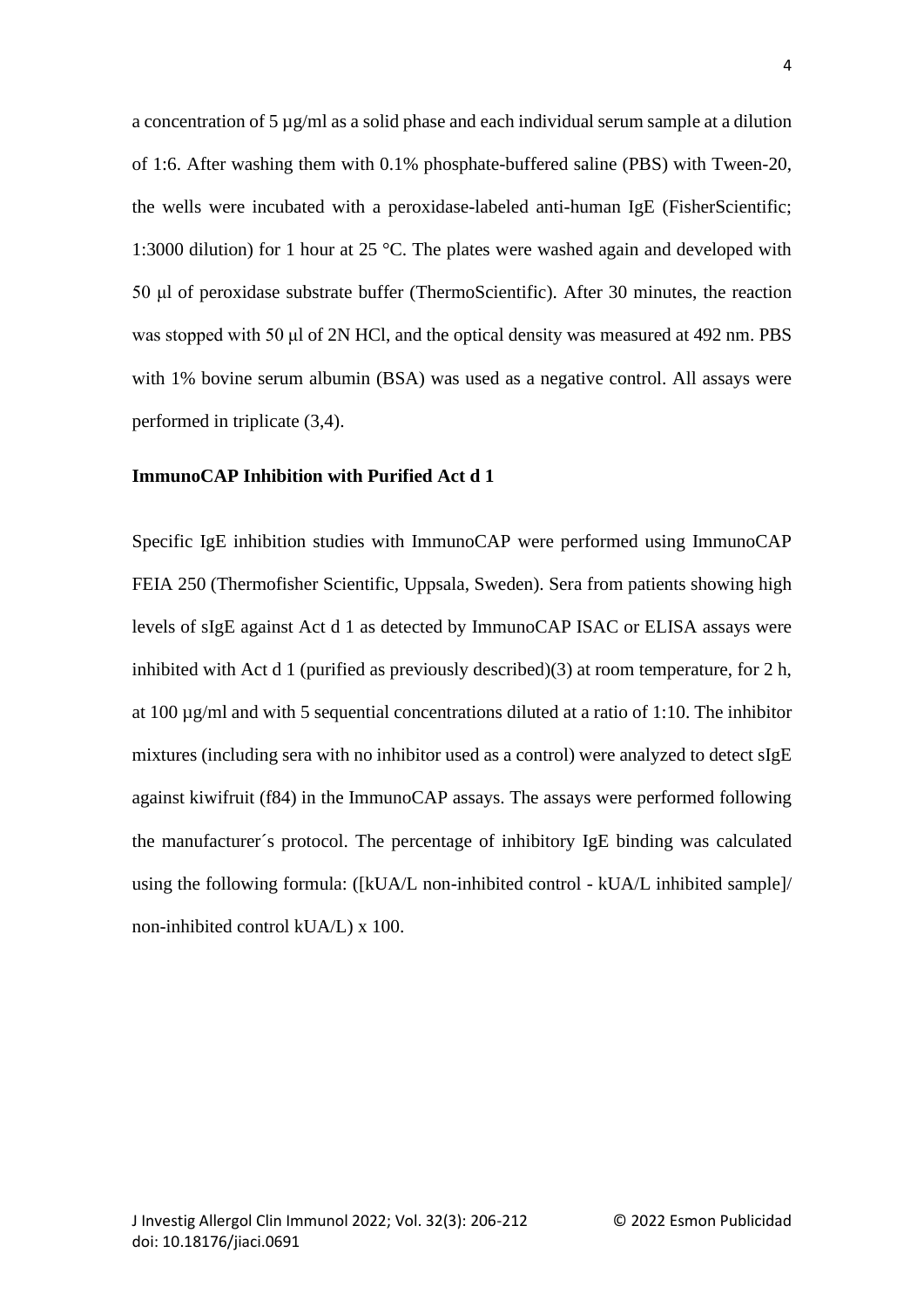#### **RESULTS**

### **Results of the Kiwifruit Extract Immunoblotting with 40 µg/Strip**

Immunoblotting of kiwifruit extract at 40 µg/strip (following the same method described above) was performed in patients with a positive SPT against kiwifruit seed extract  $(n = 17)$  (Supplement Figure 2). Eleven out of 17 patients (64.7%) had a protein of 51 kDa (expected for Act d 12; patients 6, 10, 13, 14, 15, 24, 25, 26, 28, 34, and 36), 3 out of 17 (17.6%) had a protein of 12 kDa (expected for Act d 13; patients 11, 15, and 24), and 10 out of 17 (58.8%) had a protein of 25 kDa (patients 6, 11, 13, 15, 16, 26, 28, 30, 33, and 34), which, identified by mass spectrometry, corresponded to a thaumatin-like protein of the kiwifruit seed (Supplement Figure 3). This seed thaumatin-like protein was different from the pulp Act d 2, as one patient (patient 34) had it in the seed extract IB but not in the pulp extract IB. Sequence coverage between both proteins was 44%. This seed thaumatin-like protein was not previously described in the literature; nevertheless, further studies are needed to determine its clinical importance. In the literature, sensitization against a 7S-globulin protein of kiwifruit seeds was found in sera from kiwifruit-allergic pediatric patients (5) but, again, we are unaware of its clinical relevance.

# **Comparison of the Diagnostic Performance of the Different Available** *In Vitro* **Techniques**

In order to increase the sample size for the comparative analysis of the *in vitro* techniques, sera from the 36 prospectively recruited subjects and from 33 kiwifruit-allergic patients of a previous multicenter study (FIS PI 11/01634) were used together. The 35 controls of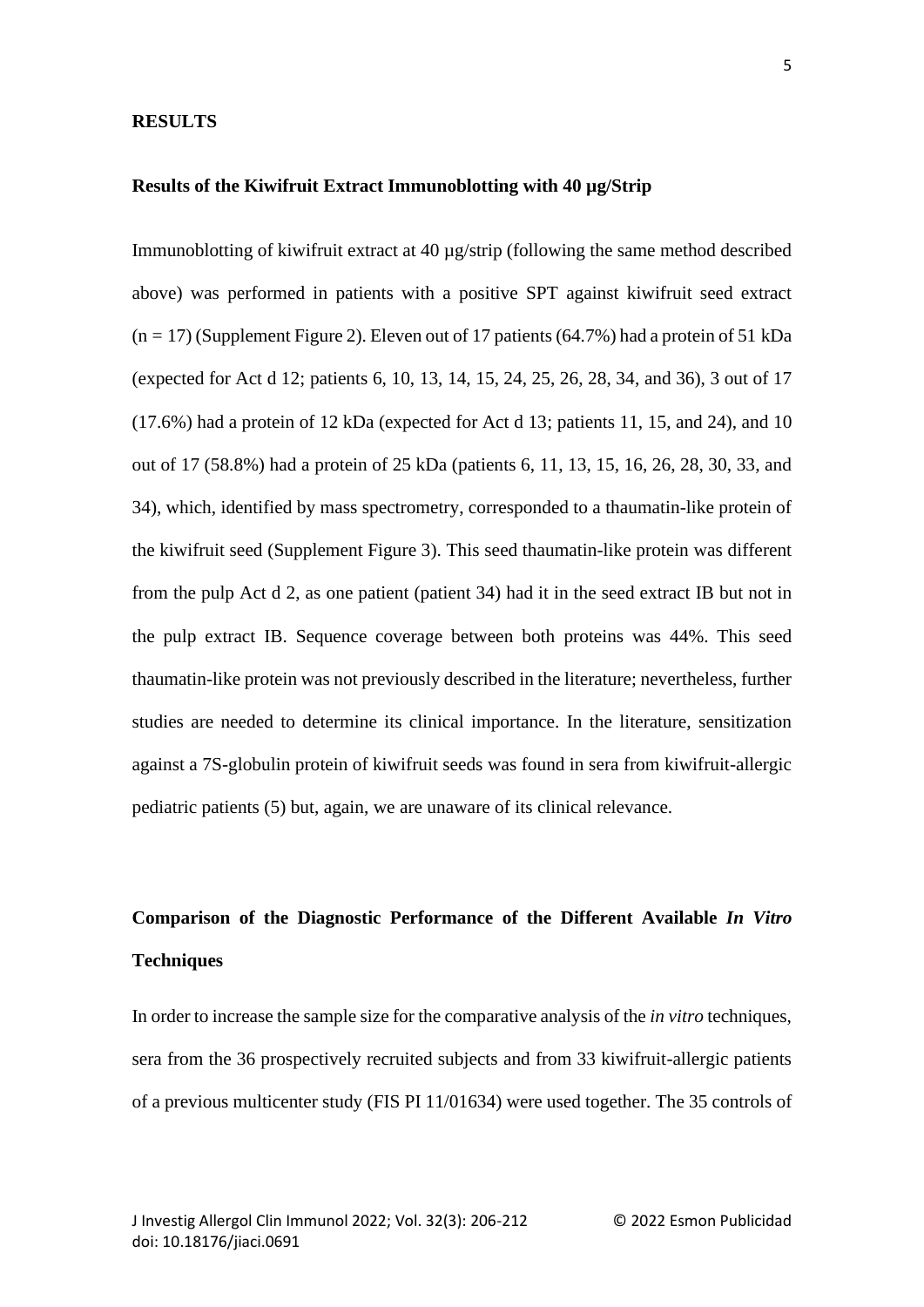the retrospective study were also used in this analysis. The 33 patients who had been retrospectively selected experienced allergy symptoms after ingesting kiwifruit on at least two occasions (14 developed local or systemic symptoms, a positive SPT against kiwifruit [ALK-Abelló], and positivity for sIgE to kiwifruit [ImmunoCAP, Uppsala, Sweden]; 10 developed local or systemic symptoms, had a positive SPT against kiwifruit, and negativity for sIgE against kiwifruit; and 9 developed systemic symptoms or anaphylaxis and had negative tests). In sera of these 33 patients, the presence of sIgE was determined by the ISAC and FABER assays, ImmunoCAP (kiwifruit extract and Act d 8), and an ELISA (Act d 1 and Act d 2). The diagnostic yield of the CAP and FABER assays did not differ significantly in the detection of kiwifruit extract  $(p = 0.118)$ . The ISAC microarray had a better diagnostic performance than the FABER assay in the detection of Act d 1 ( $p$  <0.001) and Act d 2 ( $p$  = 0.031). The ISAC and CAP assays did not differ in terms of the detection of Act d  $8 (p = 0.5)$  (Supplement Table II).

### **REFERENCES**

- 1. Pastorello EA, Pravettoni V, Ispano M, Farioli L, Ansaloni R, Rotondo F, et al. Identification of the allergenic components of kiwi fruit and evaluation of their crossreactivity with timothy and birch pollens. J Allergy Clin Immunol [Internet]. 1996 [cited 2020 Sep 6];98(3):601–10. Available from: https://pubmed.ncbi.nlm.nih.gov/8828538/
- 2. LOWRY OH, ROSEBROUGH NJ, FARR AL, RANDALL RJ. Protein measurement with the Folin phenol reagent. J Biol Chem [Internet]. 1951 Nov [cited 2020 Sep 6];193(1):265–75. Available from: https://pubmed.ncbi.nlm.nih.gov/14907713/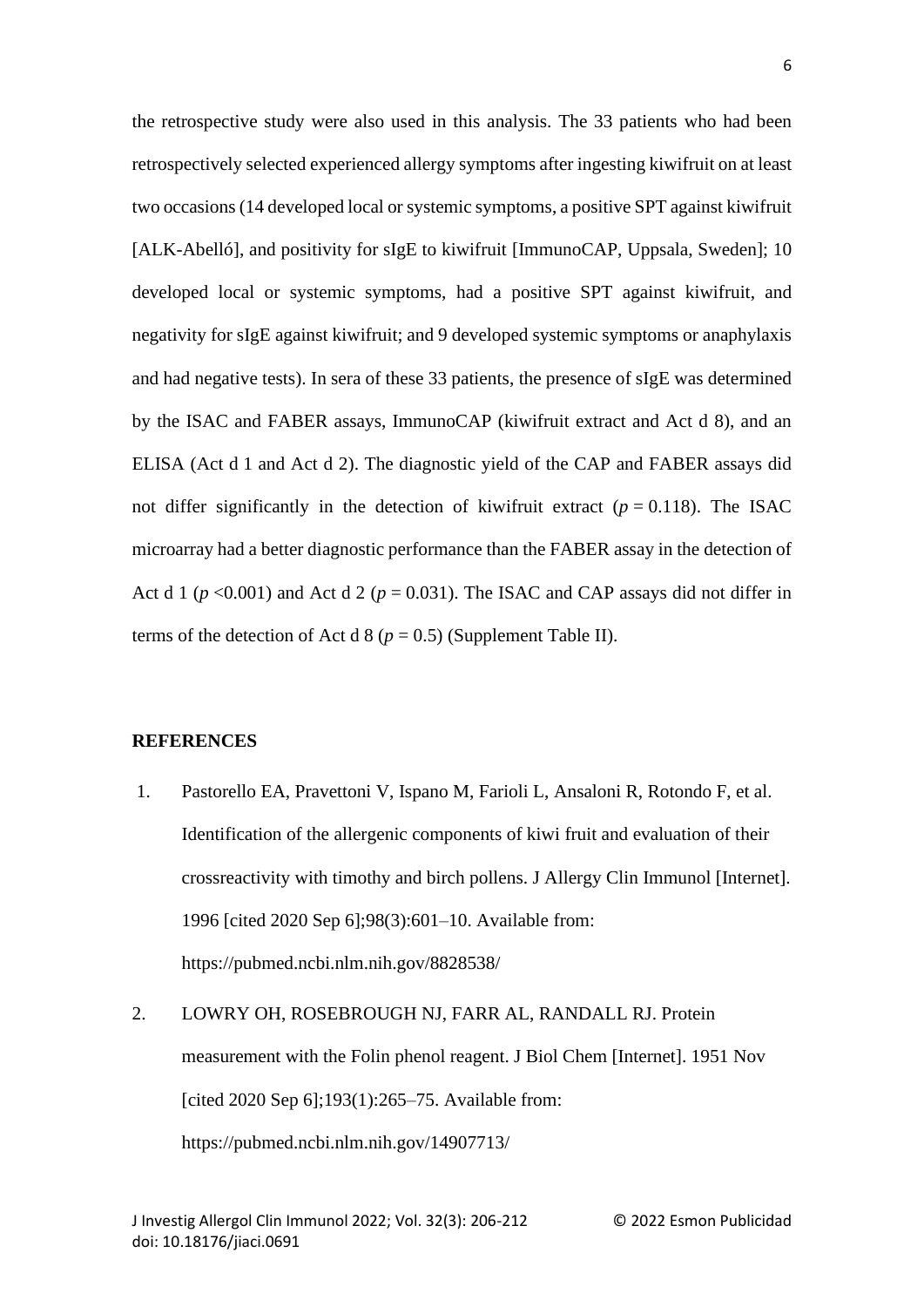- 3. Palacin A, Rodriguez J, Blanco C, Lopez-Torrejon G, Sánchez-Monge R, Varela J, et al. Immunoglobulin e recognition patterns to purified kiwifruit (Actinidinia deliciosa) allergens in patients sensitized to kiwi with d i fferent clinical symptoms. Clin Exp Allergy. 2008;38(7):1220–8.
- 4. Díaz-Perales A, Blanco C, Sánchez-Monge R, Varela J, Carrillo T, Salcedo G. Analysis of avocado allergen (Prs a 1) IgE-binding peptides generated by simulated gastric fluid digestion. J Allergy Clin Immunol [Internet]. 2003 [cited 2020 Sep 22];112(5):1002–7. Available from: https://pubmed.ncbi.nlm.nih.gov/14610495/
- 5. Nilsson C, Brostedt P, Hidman J, van Odijk J, Borres MP, Sjölander S, et al. Recognition pattern of kiwi seed storage proteins in kiwifruit-allergic children. Pediatr Allergy Immunol. 2015;26(8):817–20.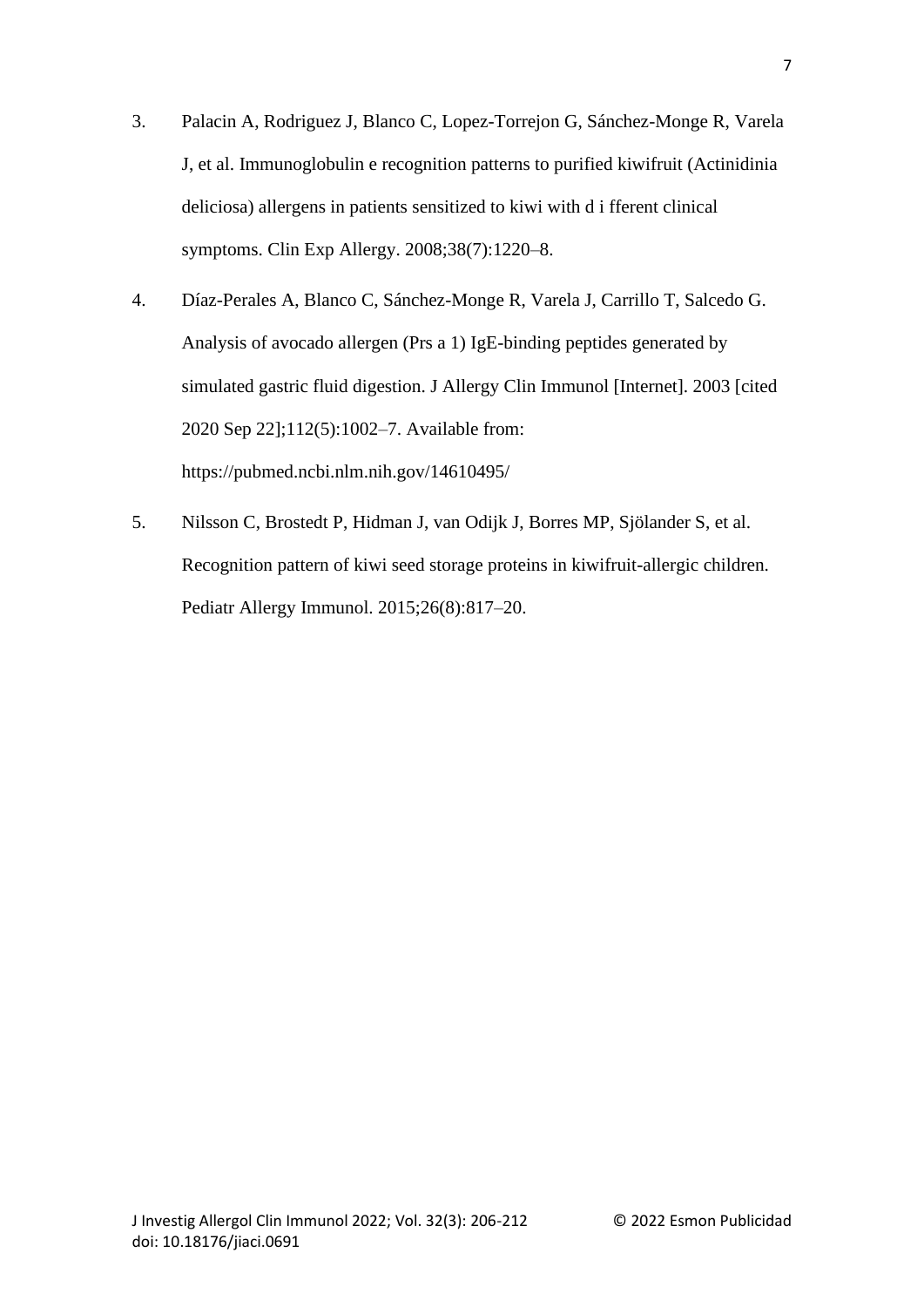Supplement Table 1. Prick test with purified Act d 1 extract in ten patients with positivity for Act d 1 in the ELISA

|            | ISAC Act d 1 | ELISA Act d 1        | Prick test with purified |
|------------|--------------|----------------------|--------------------------|
|            | (ISU)        | (positive cut point) | Act d 1 extract (mm)     |
|            |              | $>0.235$ units)      |                          |
| Patient 5  | 0.00         | 0.406                | $\theta$                 |
| Patient 6  | 12.62        | 0.434                | 5.5                      |
| Patient 7  | 6.07         | 0.472                | 5.5                      |
| Patient 9  | 0.00         | 0.401                | $\mathbf{0}$             |
| Patient 17 | 0.00         | 0.366                | $\overline{0}$           |
| Patient 21 | 0.00         | 0.443                | $\mathbf{0}$             |
| Patient 22 | 0.00         | 0.38                 | $\theta$                 |
| Patient 23 | 0.00         | 0.37                 | $\mathbf{0}$             |
| Patient 24 | 0.3          | 0.459                | 3.5                      |
| Patient 25 | 0.00         | 0.449                | $\overline{0}$           |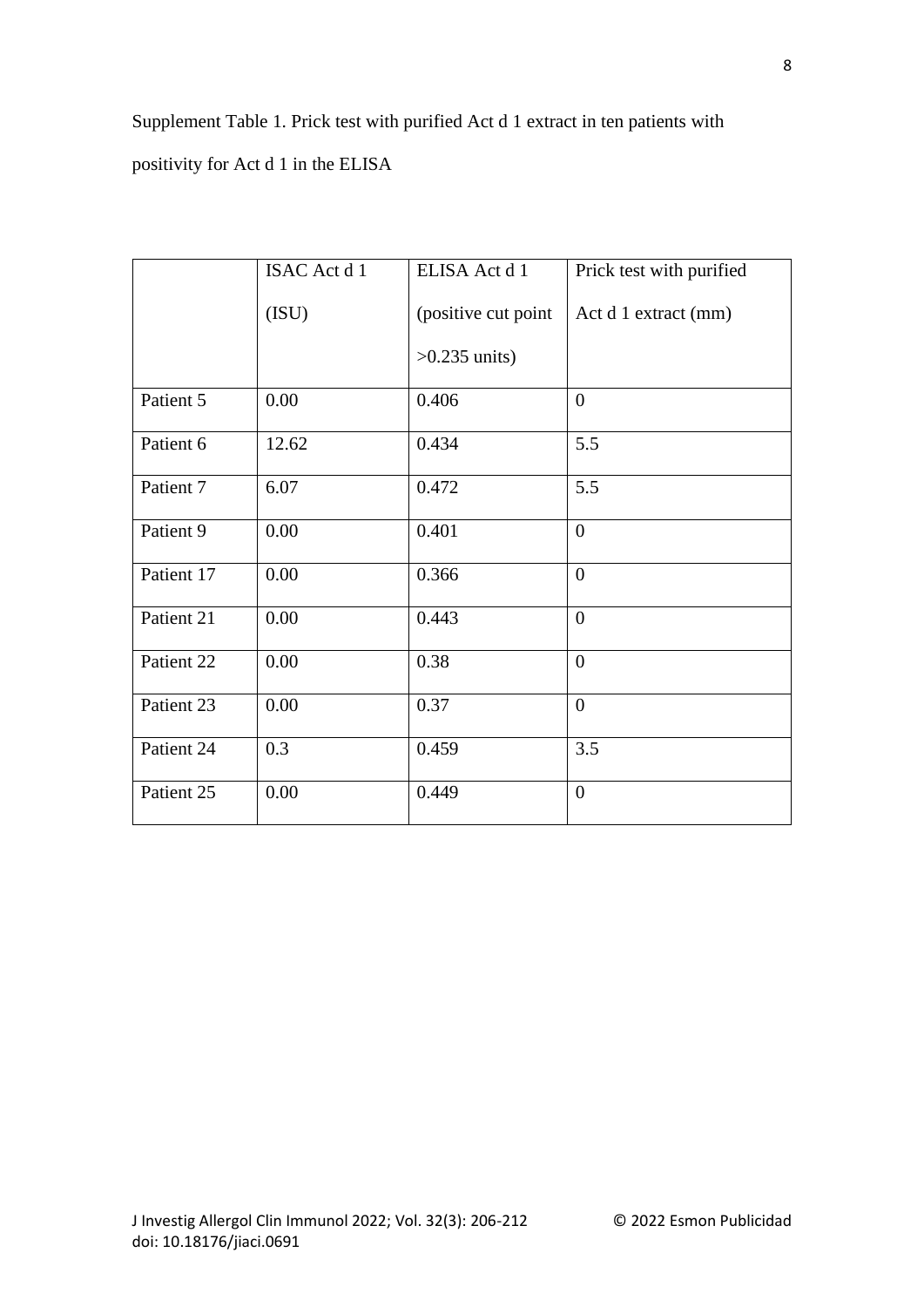# Supplement Table 2. Concordance between the ImmunoCAP, ISAC, and FABER assays in the detection of kiwifruit components using McNemar's comparative test

|           | Kiwifruit          |                   |               |                    |            |
|-----------|--------------------|-------------------|---------------|--------------------|------------|
|           | extract            | Act d 1           | Act d 2       | Act d 5            | Act d 8    |
|           | ImmunoCAP:         | ISAC: 24/62       | ISAC: $6/62$  | <b>ISAC: 2/62</b>  | ISAC: 3/69 |
| Patients: | 34/62(54.8)        | (38.7)            | (9.7)         | (3.2)              | (43.5)     |
| [Positive | FABER: 41/62       | FABER: 5/62       | <b>FABER:</b> | <b>FABER: 2/62</b> | ImmunoCAP: |
| rate, n   | (66.1)             | (8.1)             | 0/62          | (3.2)              | 5/69(72.5) |
| (%)]      | McNemar            | McNemar           | McNemar       | McNemar            | McNemar    |
|           | $p = 0.118$        | $p = 0.000$       | $p = 0.031$   | $p=1$              | $p = 0.5$  |
|           | ImmunoCAP:         |                   |               |                    |            |
| Controls: | 2/16(12.5)         | <b>ISAC: 1/35</b> | ISAC: $0/35$  | ISAC: $0/35$       |            |
| [falls]   |                    | (2.9)             | <b>FABER:</b> |                    |            |
| positive  | <b>FABER: 1/35</b> | FABER: 0/35       | 0/35          | FABER: 0/35        |            |
|           | (2.9)              |                   |               | McNemar            |            |
| rate, n   | McNemar            | McNemar           | McNemar       | $p=1$              |            |
| $(\%)]$   |                    | $p=1$             | $p=1$         |                    |            |
|           | $p = 0.5$          |                   |               |                    |            |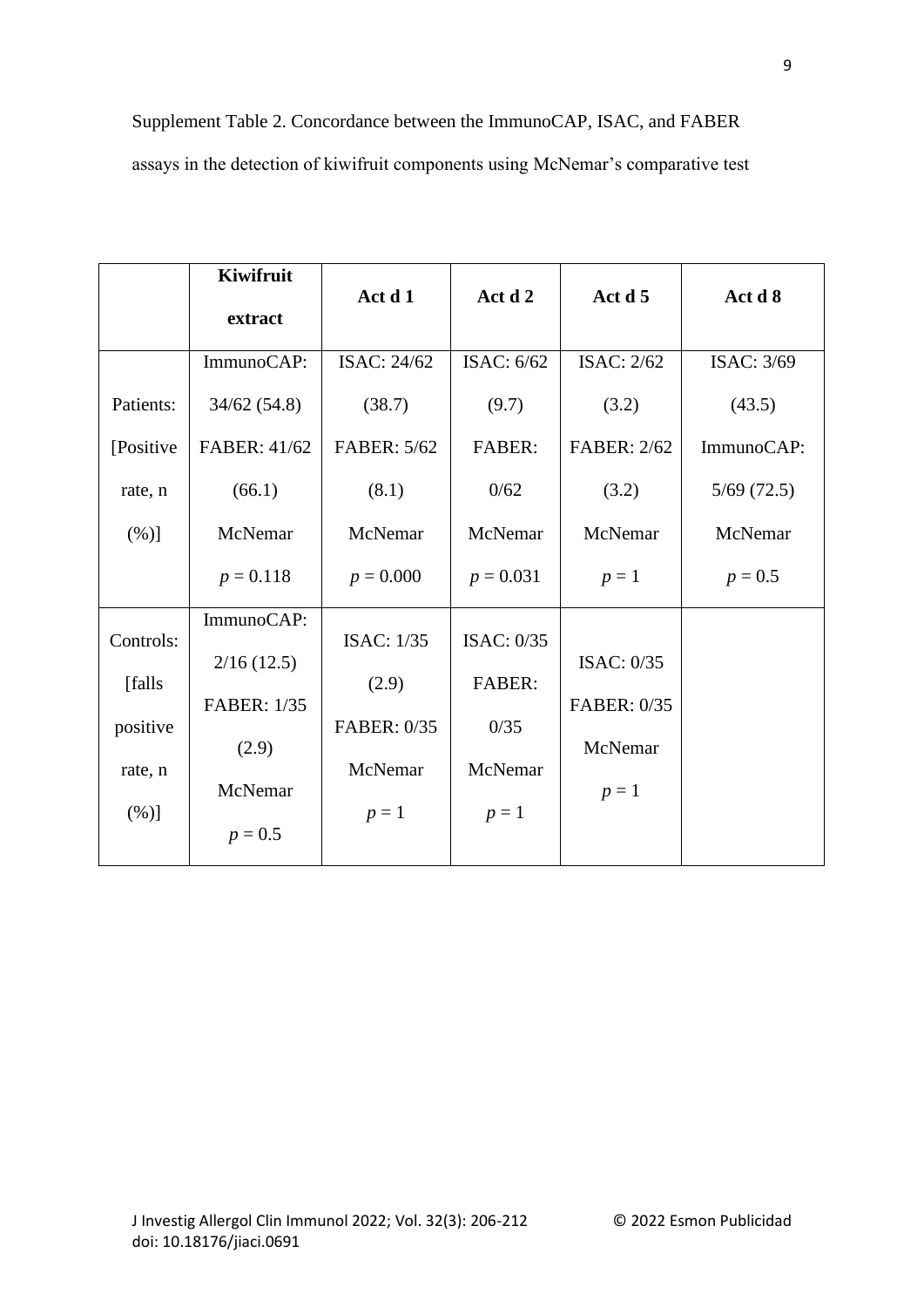Supplement Figure 1. ImmunoCAP inhibition of kiwifruit extract with Act d 1. Patients 6 and 29, who were positive for Act d 1 in the ISAC assay, showed a high inhibition with purified Act d 1, and patients 25 and 22, who were negative for Act d 1 in the ISAC assay, showed poor inhibition with purified Act d 1.

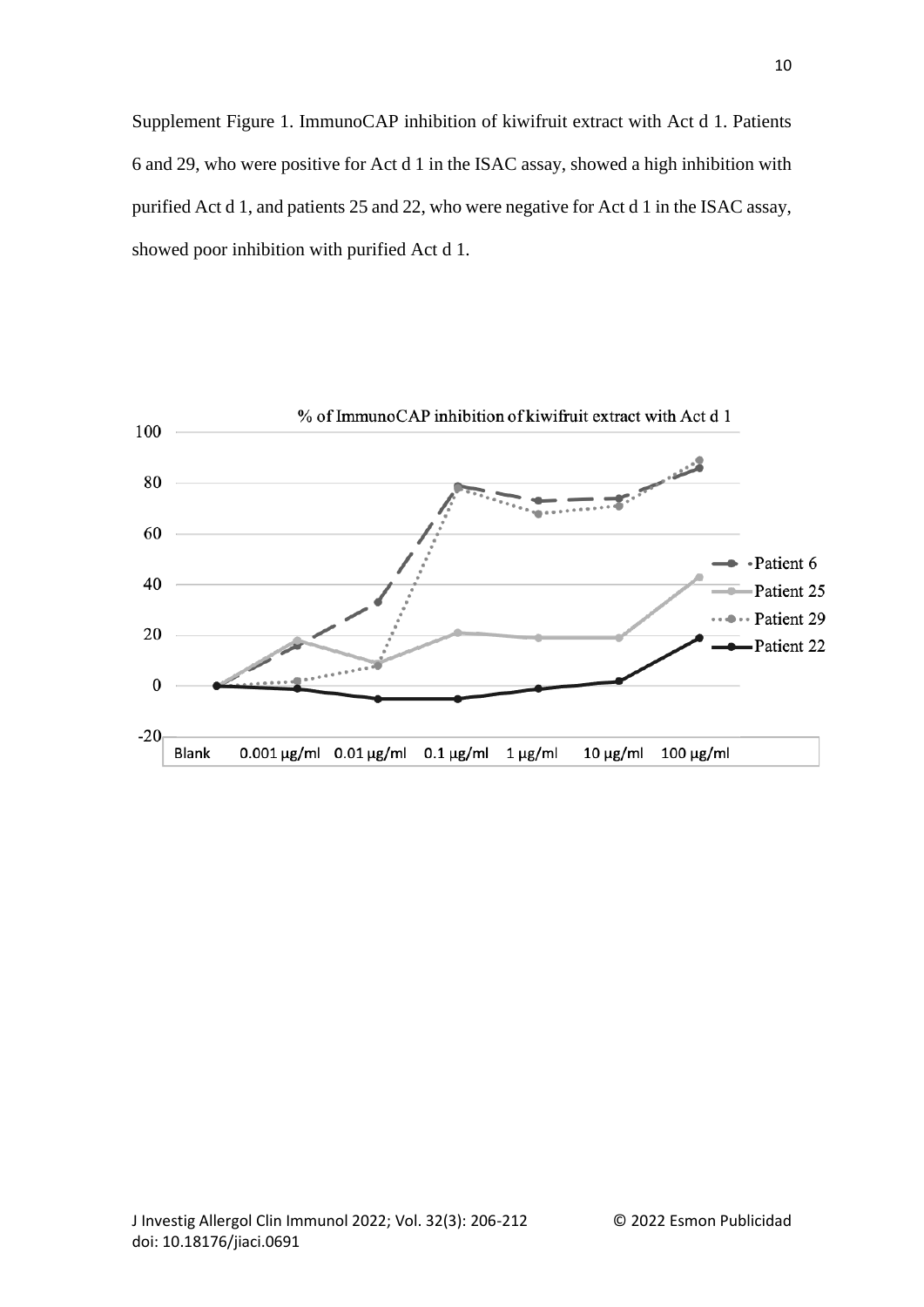Supplement Figure 2. Immunoblot of kiwifruit seed extract (40 µg/strip) in sera of the 17 patients with a positive skin prick test against kiwifruit seed extract. A band of 25 kDa is identified as a seed-specific thaumatin-like protein.



11